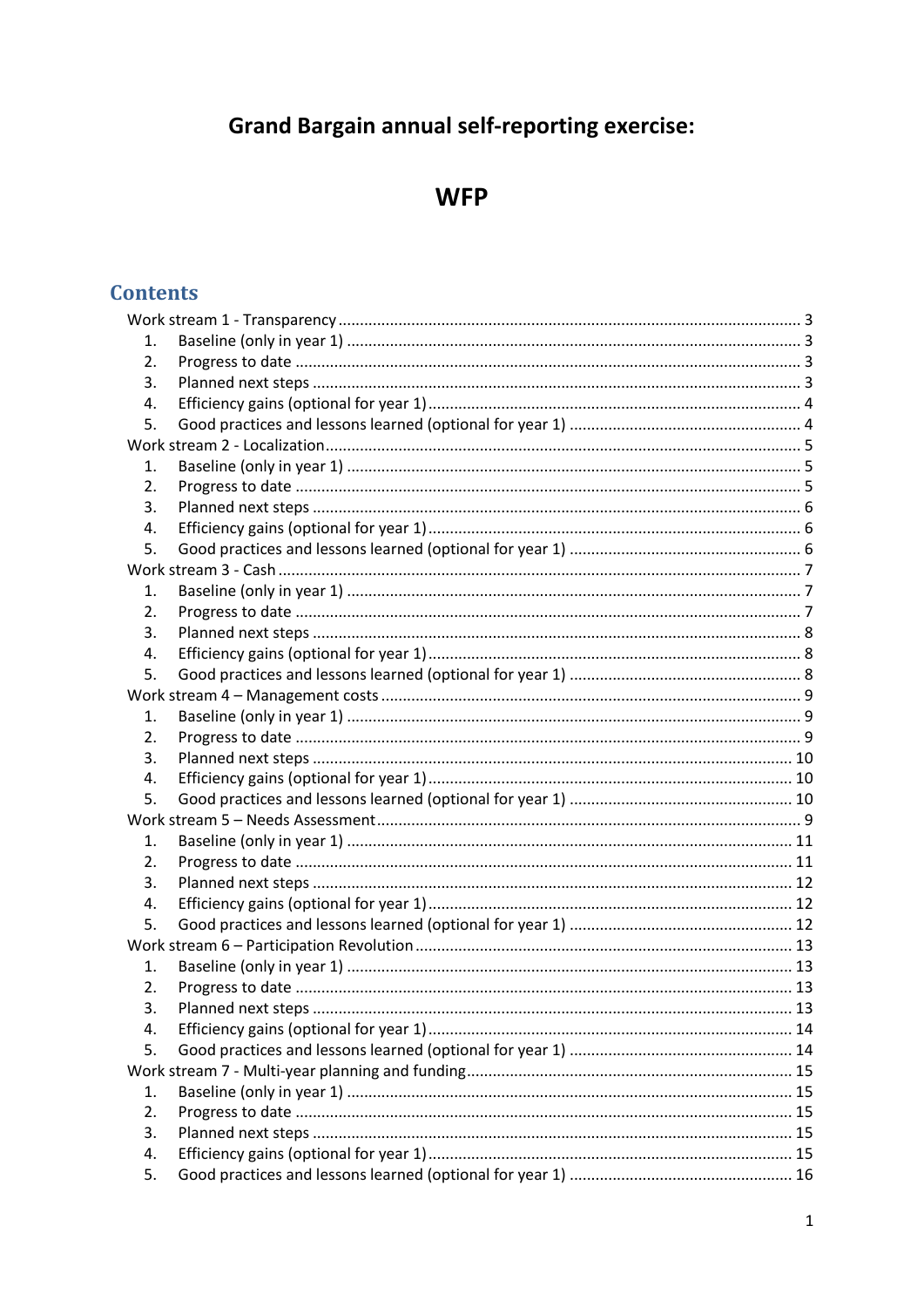| $\mathbf{1}$ . |  |  |
|----------------|--|--|
| 2.             |  |  |
| 3.             |  |  |
| 4.             |  |  |
| 5.             |  |  |
|                |  |  |
| $\mathbf 1$    |  |  |
| 2.             |  |  |
| 3.             |  |  |
| 4.             |  |  |
| 5.             |  |  |
|                |  |  |
| $\mathbf 1$    |  |  |
| 2.             |  |  |
| 3.             |  |  |
| 4.             |  |  |
| 5.             |  |  |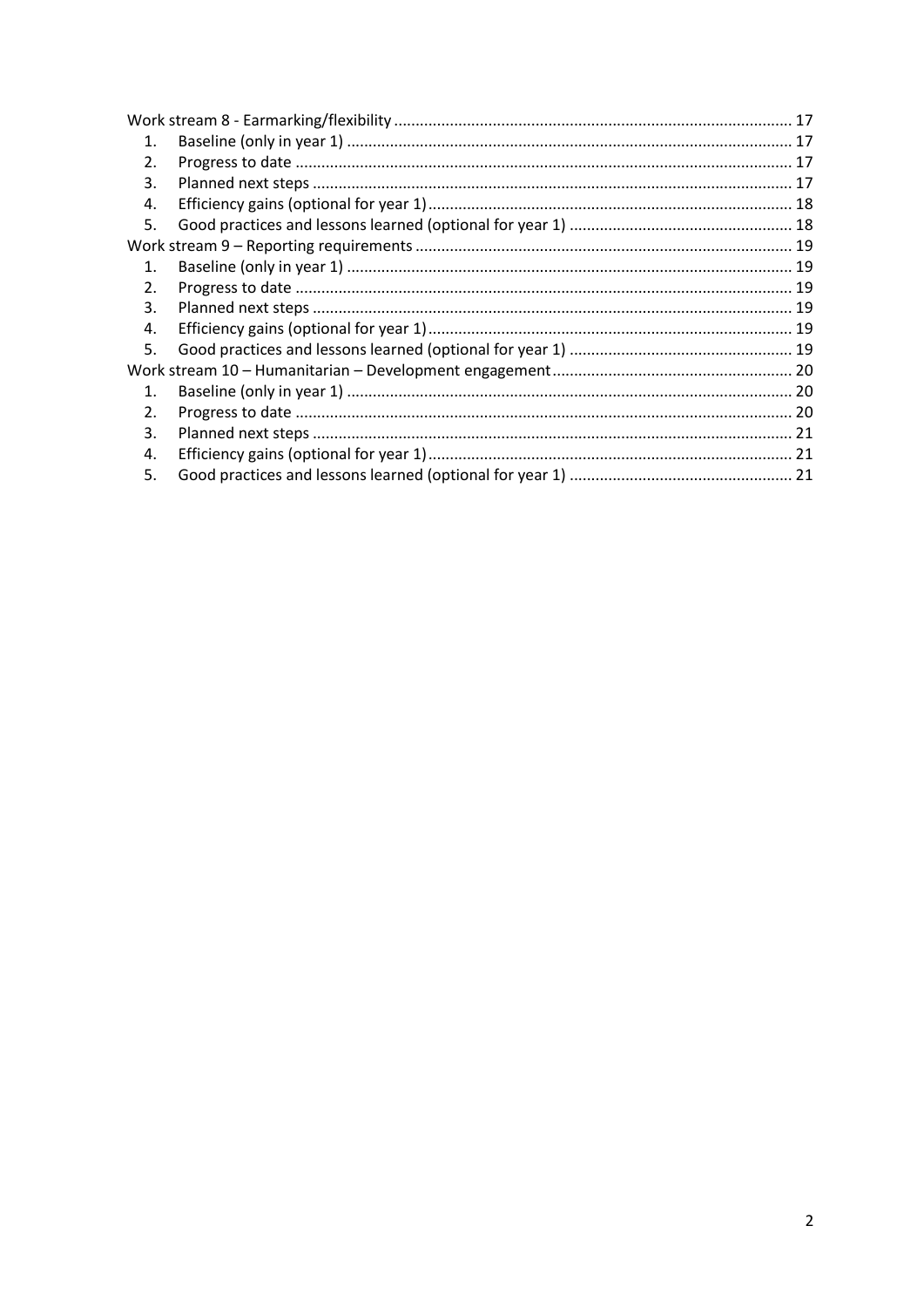## <span id="page-2-1"></span><span id="page-2-0"></span>**Work stream 1 - Transparency**

## **1. Baseline (only in year 1)**

Where did your organisation stand on the work stream and its commitments when the Grand Bargain was signed?

Provision through standardised reports of quality, comprehensive and timely data and information to WFP's partners and the public has been embedded in the WFP's operational frame for many years. At the signing of the Grand Bargain in May 2016, WFP had (and still has) a robust reporting framework providing granular information on its field operations through a public Operations Database and Standard Project Reports. WFP had (has) an effective internal control framework providing assurance to donors, partners and the public through its Annual Statement on Internal Control as well as through the publication of its corporate Annual Financial Statements and through internal audit reports which are made public within 30 days of their issuance. In August 2012, WFP became a member of the International Aid Transparency Initiative (IATI) and has to date adhered to the reporting guidelines provided by the organisation. Since 2016, WFP ranks first of more than 500 organizations in the IATI transparency indicator.

### <span id="page-2-2"></span>**2. Progress to date**

Which concrete actions have you taken (both internally and in cooperation with other signatories) to implement the commitments of the work stream?

At the signing of the Grand Bargain in May 2016, WFP was in the process of developing a new organisational management framework known internally and by WFP's partners as the Integrated Road Map (IRM). The IRM was presented to WFP's Executive Board (EB) and approved in November 2016. Key transparency enhancement components embedded in the IRM are the Country Strategic Plan (CSP) Framework and Country Portfolio Budget (CPB) structure which will provide a holistic view of WFP's portfolio of work at the country level and ensure optimum use of resources. Although the overarching framework was in development prior to the signing of the GB, the IRM will be implemented starting in 2017 in 15 pilot countries and corporately as of 2018. In the IRM, the CSPs and CPBs will be underpinned by a new financial architecture which will support reporting and provision of granular information on costs and expenditures on every activity in a WFP's country operation. Visibility of WFP's resource management and activity outcomes is modelled through the Corporate Results Framework (CRF) which will support reporting on the ultimate results and outcomes of WFP's activities, thus providing a clear line of sight from resource mobilisation and allocation across WFP's areas of work, to outputs and outcomes resulting from the use of these resources in field operations and their link to SDG2 of ending hunger by 2030.

## <span id="page-2-3"></span>**3. Planned next steps**

What are the specific next steps which you plan to undertake to implement the commitments (with a focus on the next 2 years)?

[Linked to 1 and 2 above] The IRM will be fully implemented from 1 January 2018 and from the second quarter of 2018, the CSPs and CPBs will be made available to WFP's Member States through a web portal prior to their approval by the EB and throughout their operational phase. In line with the corporate changes in the IRM, WFP will move from reporting on individual projects to country portfolios and activities which will be tied to specific outcomes. These outcomes will in turn be directly linked to WFP's Strategic Plan (2017 – 2021) and the global goals on partnerships (SDG17) and ending hunger by 2030 (SDG2).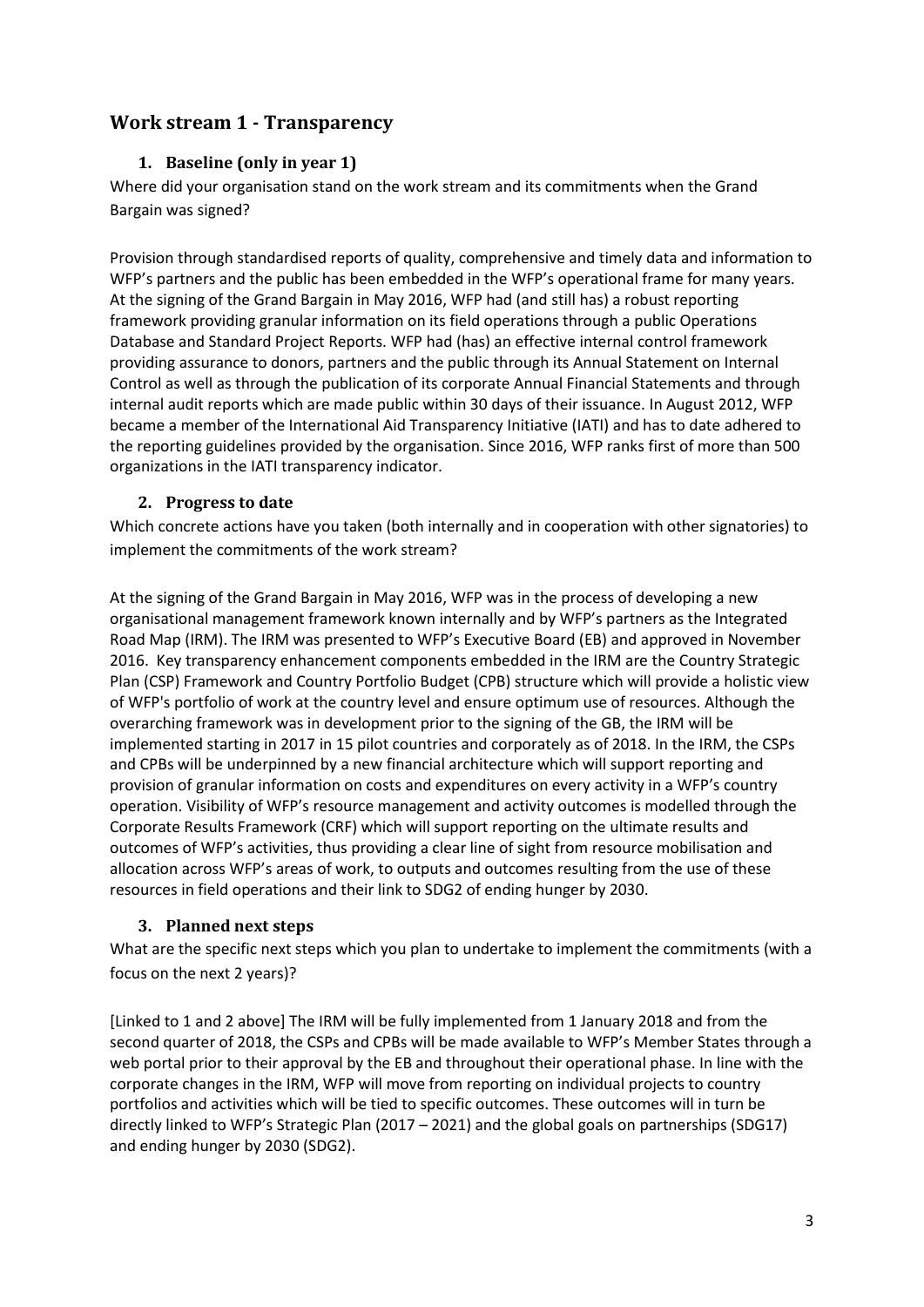## **4. Efficiency gains (optional for year 1)**

<span id="page-3-0"></span>Please indicate, qualitatively, efficiency gains associated with implementation of GB commitments and how they have benefitted your organisation and beneficiaries.

## <span id="page-3-1"></span>**5. Good practices and lessons learned (optional for year 1)**

Which concrete action(s) have had the most success (both internally and in cooperation with other signatories) to implement the commitments of the work stream? And why?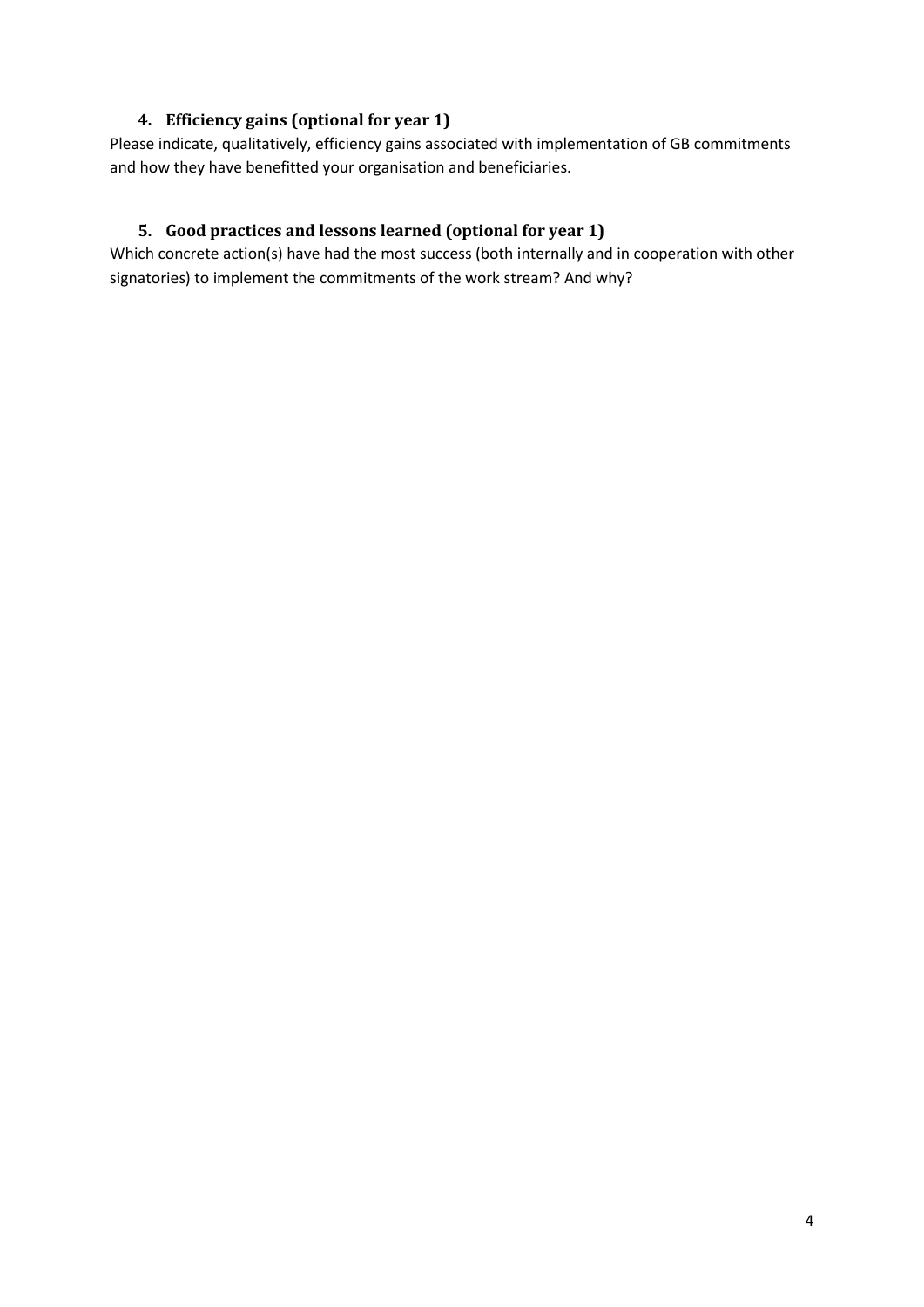## <span id="page-4-1"></span><span id="page-4-0"></span>**Work stream 2 - Localization**

## **1. Baseline (only in year 1)**

Where did your organisation stand on the work stream and its commitments when the Grand Bargain was signed?

WFP has a long history of partnering with local responders. In addition to working with national and local governments and the private sector, WFP has more than 1000 civil society partners engaged in 75 per cent of its programmes. Some eighty per cent of these partners are local as opposed to international. Through its co-leadership and training provided to food security cluster members, WFP works deliberately to prepare local NGOs for direct partnership with international donors. WFP's disbursements to local partners have increased steadily over the past five years. During the Grand Bargain negotiations, WFP successfully argued that the target for transfers to national and local responders should be raised from the 20 per cent suggested in the HLP report to 25 per cent. In anticipation of the World Humanitarian Summit and the emerging consensus on the merits of localising humanitarian preparedness and response, WFP commissioned a study by ODI/HPG on how the organisation could invest better in the capacity of local NGOs.

## <span id="page-4-2"></span>**2. Progress to date**

Which concrete actions have you taken (both internally and in cooperation with other signatories) to implement the commitments of the work stream?

WFP's 2017-2021 Strategic Plan commits WFP to ''make(ing) strategic demand-side investments in the capacity strengthening of relevant national and local NGOs, farmers' organisations and other community-based organisations to help communities lead and sustain their own fight against hunger and achieve SDG2.'' The Strategic Plan also commits WFP to paying special attention to strengthening the performance capacity of local crisis responders.

WFP has aligned its strategic goals and actions to the SDG framework, which includes a "Whole of Society" approach to achieving SDG2 - Zero Hunger.

WFP has taken the following key steps to implement the commitments of this work stream:

- WFP applies a "Whole of Society" approach to the formulation and implementation of 3-5 year Country Strategic Plans. National and local responders are systematically included in the Country Strategic Plan processes at country level and their contribution to collective outcomes are agreed. Best practices of civil society engagement include Bangladesh, Lao PDR, Namibia and Sri Lanka. In Pakistan, the Food Security Cluster serves as the secretariat for a comprehensive Zero Hunger Strategic Review. As WFP puts into practice its new Country Strategic Plans in 2017, Zimbabwe and other countries have set targets for increasing the number of national partners and the volume of work carried out in collaboration with them.

WFP has launched a pilot initiative with the International Federation of Red Cross and Red Crescent Societies (IFRC) to jointly invest in the RC/RC National Societies in four countries: Burundi, Dominican Republic, Pakistan and Sudan. The pilot initiative will serve as a catalyst for further joint investments in the capacity of national and local responders.

WFP is simplifying and harmonising partnership processes to facilitate both improved collaboration with established NGO partners and new opportunities for local actors. WFP is working with UNHCR and UNICEF to explore opportunities for improving processes for our operational partners. An inter-agency group is exploring the feasibility of a shared platform (or 'Partner Portal')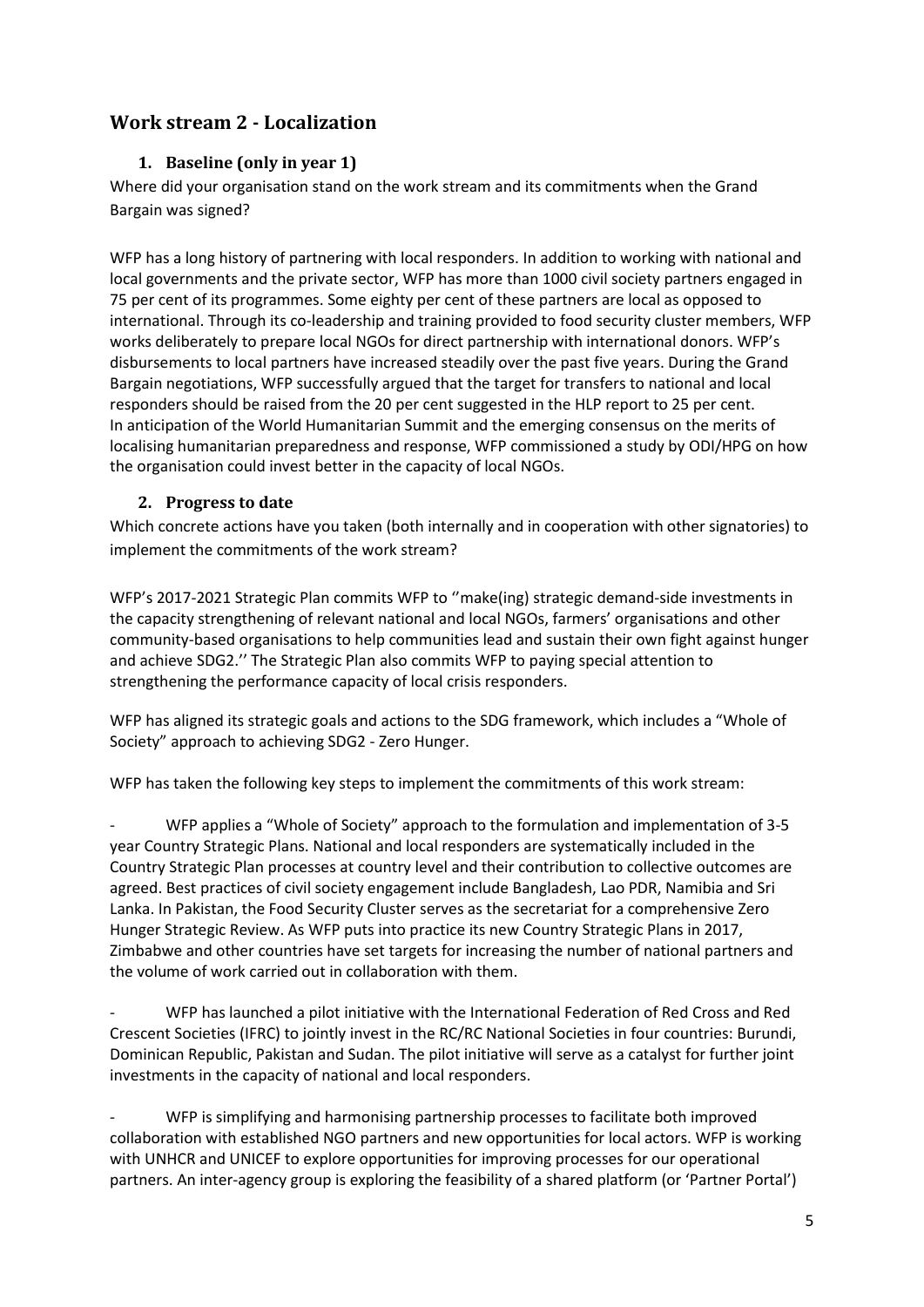through which initial eligibility assessments (basic due diligence) could be performed and partner registration and profiles recorded. The group is also harmonising agreement templates and budget as well as reporting formats.

*More detailed input on the harmonisation work has been provided under work stream 4 (reduce duplication) and 9 (simplify reporting requirements).* 

## <span id="page-5-0"></span>**3. Planned next steps**

What are the specific next steps which you plan to undertake to implement the commitments (with a focus on the next 2 years)?

<span id="page-5-1"></span>Operationalisation of the initiatives outlined above.

## **4. Efficiency gains (optional for year 1)**

Please indicate, qualitatively, efficiency gains associated with implementation of GB commitments and how they have benefitted your organisation and beneficiaries.

<span id="page-5-2"></span>Too early to comment.

## **5. Good practices and lessons learned (optional for year 1)**

Which concrete action(s) have had the most success (both internally and in cooperation with other signatories) to implement the commitments of the work stream? And why?

Too early to comment.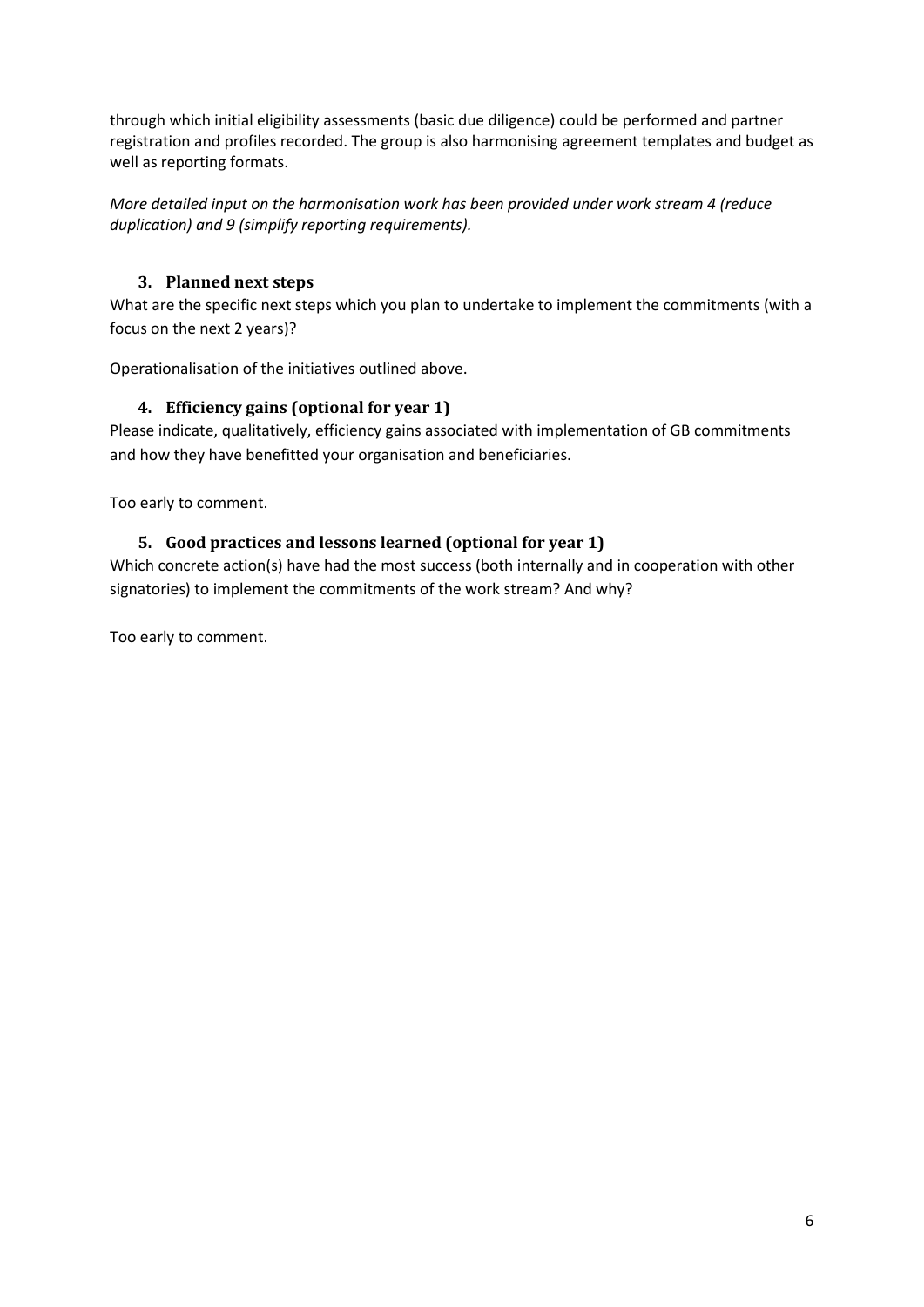## <span id="page-6-1"></span><span id="page-6-0"></span>**Work stream 3 - Cash**

## **1. Baseline (only in year 1)**

Where did your organisation stand on the work stream and its commitments when the Grand Bargain was signed?

WFP had formally adopted cash-based transfers (CBT), which include restricted and unrestricted cash, in 2008 as the organisation shifted from food aid to food assistance thus marking the shift from delivering food to delivering hunger solutions. In the same year, WFP produced a CBT policy that outlined the rationale and comparative advantages of introducing cash and vouchers (C&V) in WFP projects and programmes. The policy highlighted opportunities and challenges and explained potential programming, capacity development and partnership implications. It foresaw outcomes and impact at beneficiary and country levels, and for WFP as an organisation. A unit was established in headquarters to consolidate policy implementation efforts related to learning, leadership and coordination across WFP functions. A CBT manual was disseminated in 2009 and updated in 2015. Extensive training was also conducted for over 3,000 field staff.

As such, at the time of Grand Bargain signature, WFP was already well on its way to using CBT in contexts that were appropriate for their application. The number of beneficiaries receiving CBT increased steadily, from 1.1 million in 2009 to over 10 million in 2016. The transfer value to beneficiaries also grew exponentially, from US\$10 million in 2009 to US\$879 million in 2016 in 54 countries, representing about 26 per cent of WFP's total food assistance portfolio. WFP has also been increasingly using government-owned CBT delivery systems to provide assistance to vulnerable populations, particularly in emergency contexts. Following Typhoon Haiyan in the Philippines for example, WFP provided cash assistance to the affected population using the government's social safety net mechanism. The same approach was used in Fiji following the February 2016 cyclone and in Ecuador in the wake of the April 2016 earthquake.

#### <span id="page-6-2"></span>**2. Progress to date**

Which concrete actions have you taken (both internally and in cooperation with other signatories) to implement the commitments of the work stream?

Having gained considerable experience and expertise in the use of CBT, WFP's focus is shifting from delivering cash to gauging the outcomes that can be achieved through these transfer modalities. In particular, in supporting countries implement SDG2, WFP focuses on providing technical assistance and capacity development to governments to either establish or enhance cash-based social safety nets which are also shock responsive. This work is undertaken in partnership with the World Bank Group and UNICEF.

WFP is implementing a new financial framework which will enable the organisation to accurately track transfers to beneficiaries by modality (cash, vouchers, in-kind) and by mechanism (debit card, mobile phone transfers etc.). It will also enable WFP to accurately track costs by transfer modality. WFP is also investing in financial risk management through the deployment of experts from the private sector. WFP's corporate monitoring guidelines have been adapted to the use of CBT and the terms of reference for evaluations of WFP operations now include the assessment of results achieved through the use of CBT.

WFP, UNHCR, UNICEF and OCHA have tested 'cash preparedness' initiatives in four countries to increase inter-agency cash readiness in those countries and to jointly learn if and whether such a concept could be taken up more widely throughout the humanitarian sector. WFP has also made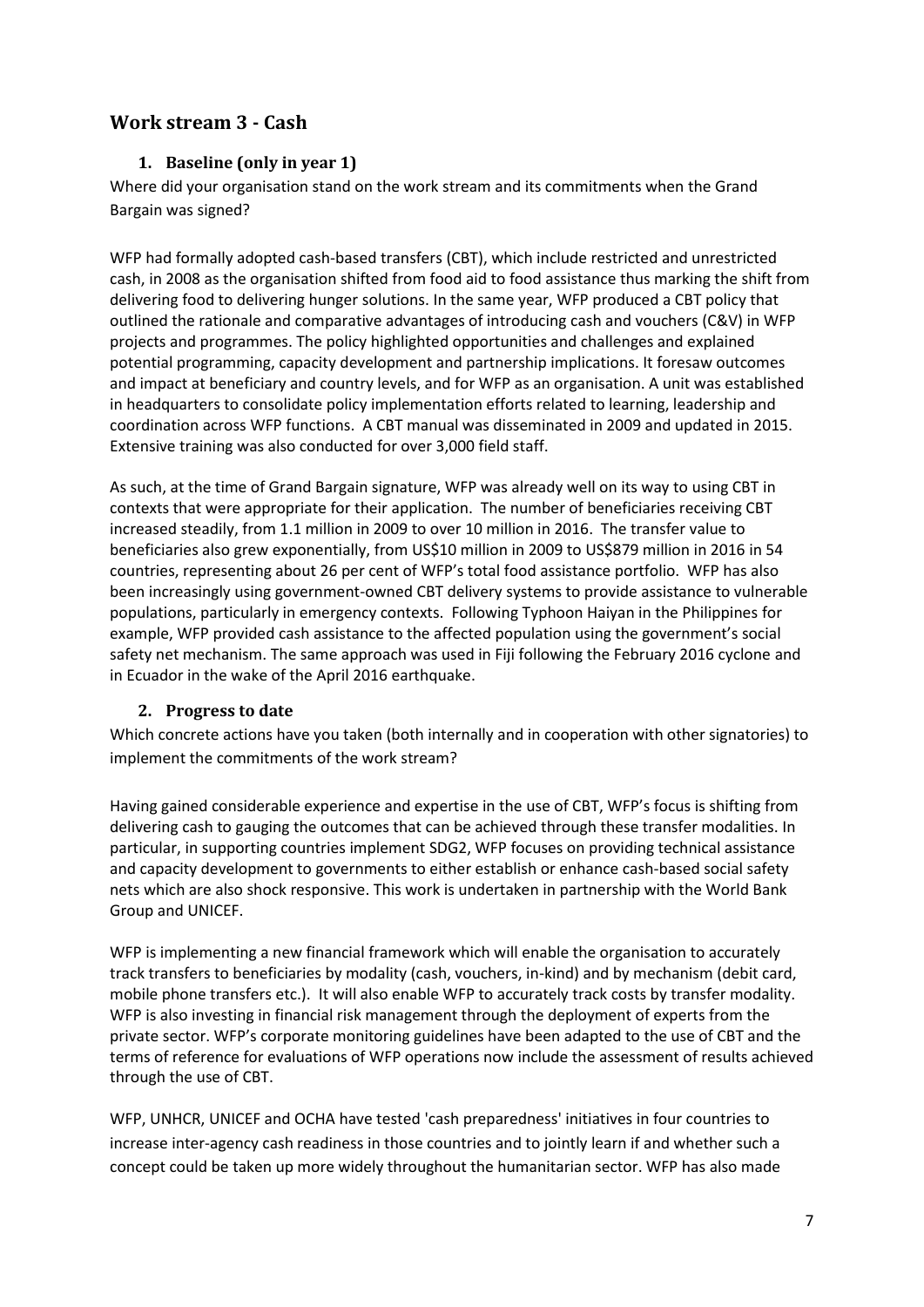available an on-line basic training package on how to do cash programming, mostly useful as a core introduction for smaller NGOs and civil society organisations. Additionally, WFP has commissioned cost effectiveness type studies as well as some more policy and programmatic studies of cash in the context of shock-responsive programme design.

## **3. Planned next steps**

<span id="page-7-0"></span>What are the specific next steps which you plan to undertake to implement the commitments (with a focus on the next 2 years)?

WFP will continue to update the CBT business processes and tools as the organisation's experience in them grows. WFP will continue to provide support to host governments in the adoption of shockresponsive safety nets, in collaboration with other partners. WFP will also invest in operational research to build an evidence base on the impact of its operations that use CBT compared to other transfer modalities. WFP will continue to engage with the wide community of practice in sharing tools, standards and lessons learned.

## <span id="page-7-1"></span>**4. Efficiency gains (optional for year 1)**

Please indicate, qualitatively, efficiency gains associated with implementation of GB commitments and how they have benefitted your organisation and beneficiaries.

## <span id="page-7-2"></span>**5. Good practices and lessons learned (optional for year 1)**

Which concrete action(s) have had the most success (both internally and in cooperation with other signatories) to implement the commitments of the work stream? And why?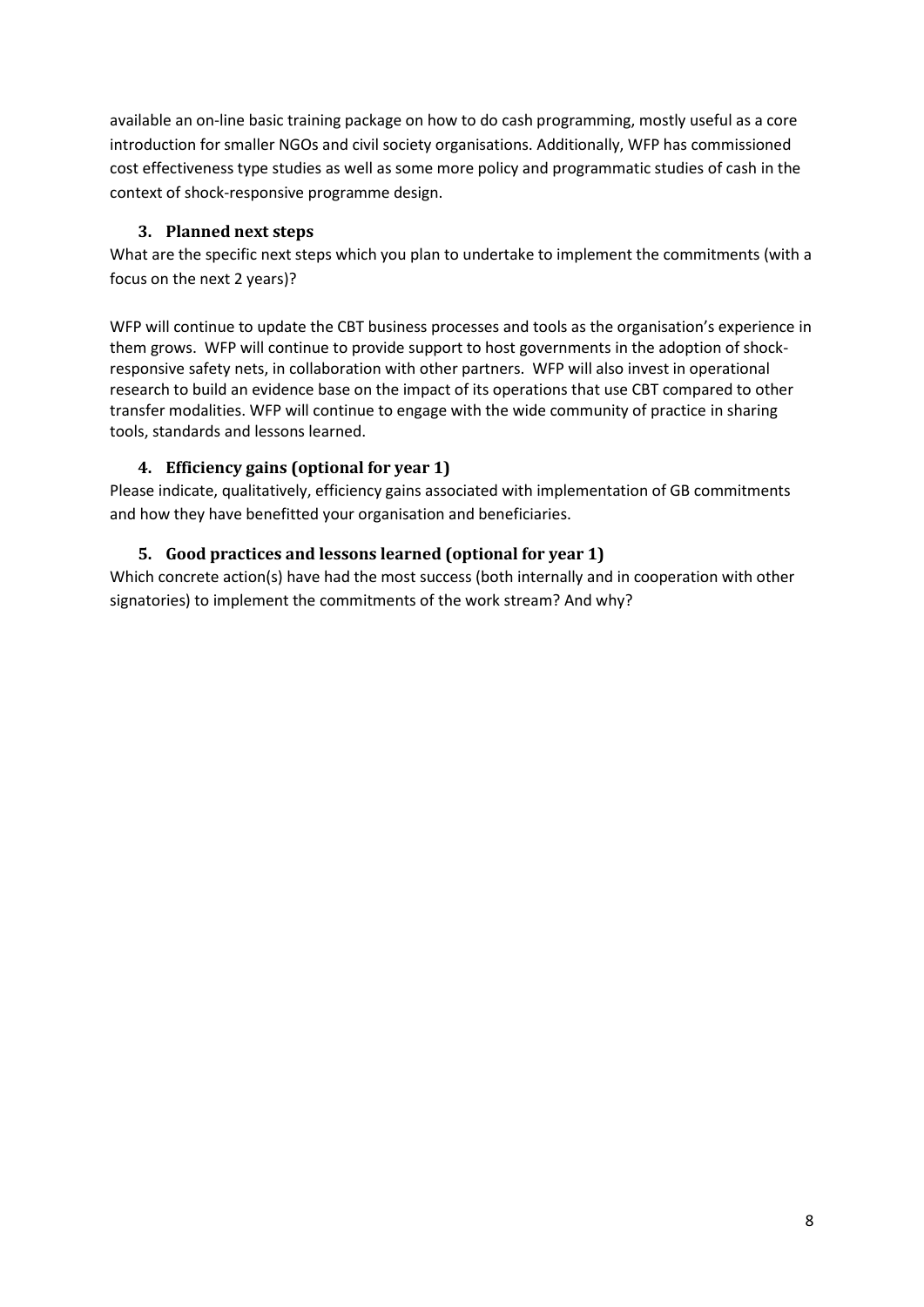## <span id="page-8-1"></span><span id="page-8-0"></span>**Work stream 4 – Management costs**

## **1. Baseline (only in year 1)**

Where did your organisation stand on the work stream and its commitments when the Grand Bargain was signed?

- *Delivering through technology*
	- $\circ$  There has been long-standing corporate emphasis and leadership support for using technology and innovation to improve operations. Successful innovations include mVAM (mobile Vulnerability Analysis and Mapping), which uses mobile technology for remote needs assessment, the One Card and Iris Scan payment methods for cash-based transfers.
	- o WFP has also established an Innovation Accelerator in Munich, Germany to support innovations more systematically.
- *Harmonising partnership agreements*
	- o WFP had started work on a simplified field-level agreement for use in emergencies, which is expected to be activated in the coming weeks.
- *Transparent and comparable cost structures*
	- $\circ$  A new Country Portfolio Budget structure has been designed and agreed (2015 2016). The new structure provides a clear line of sight starting from country specific activities through country strategic outcomes right up to SDG targets, all aligned with WFPs corporate strategic objectives. It will further improve comparability of expenditure reports across UN utilising the harmonised UNCC cost classification.
- *Reducing duplication of management costs* 
	- o WFP launched a Cost Excellence initiative to find ways to reduce costs and improve efficiency while sustaining investments in strategic priorities. Work has focused on an analysis of global support costs and the optimisation of processes in five functional areas, including HR and IT.

## **2. Progress to date**

<span id="page-8-2"></span>Which concrete actions have you taken (both internally and in cooperation with other signatories) to implement the commitments of the work stream?

- *Delivering through technology* 
	- $\circ$  WFP currently delivers 26 per cent of its operational portfolio via cash-based transfers. Shared and digital cash-based transfers reduce overhead costs and increase system-wide effectiveness. WFP is also institutionalising the digital registration of all its beneficiaries through an in-house developed system (SCOPE).
	- $\circ$  WFP has developed a Green Box with which untrained field staff can monitor energy consumption on site themselves, thus reducing costs of energy surveys as well as energy consumption. WFP has made the Green Box available to all interested agencies and NGO partners.
- *Harmonising partnership agreements*
	- $\circ$  WFP, together with UNHCR and UNICEF, is assessing the feasibility of a shared platform for eligibility assessments, partner registration and profiles. The platform could also be a common hub for calls for expression of interest/proposals. The group is also exploring harmonisation and simplification opportunities in agreement templates, budgets and reporting formats. Other entities, including OCHA, have been brought into discussions or are interested in joining; NGO partners were also consulted.
- *Transparent and comparable cost structures*
	- $\circ$  A prototype has been developed and successfully tested in eight WFP country offices (2016).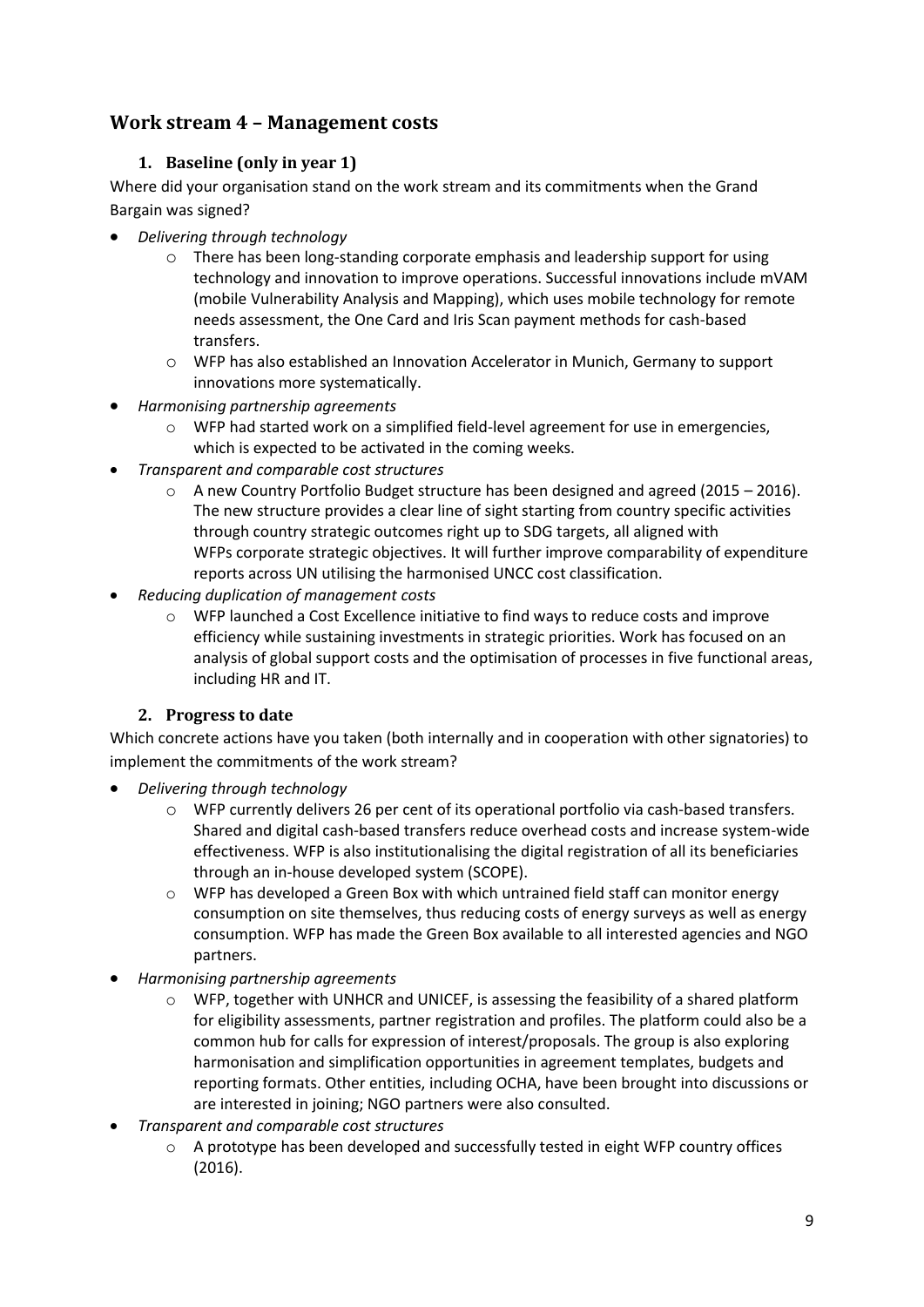- o Business Blueprint, System Design/Build and Testing was finalised in December 2016.
- o System roll-out to up to 16 pilot countries will take place in two waves, in February and June 2017.
- *Reducing duplication of management costs*

In 2016, analysis of global support costs identified Programme Support and Administrative (PSA) budget savings of US\$3.8 million which were reinvested in priority areas.

## <span id="page-9-0"></span>**3. Planned next steps**

What are the specific next steps which you plan to undertake to implement the commitments (with a focus on the next 2 years)?

- *Delivering through technology*
	- $\circ$  WFP is planning to implement mVAM in between 30 and 35 countries by the end of 2017 and is looking into using new platforms (e.g. chat apps) to better reach people and share information.
	- o WFP is considering using big data generated by CBT transactions to optimise its service offering, e.g. by optimally pre-positioning supplies and detecting abnormalities.
	- o WFP's Innovation Accelerator aims to support successful innovations scale up across all of WFP's operations, including delivering cash-based transfers.
- *Harmonising partnership agreements*
	- o A timetable with clear deliverables has been agreed for the inter-agency process. Current focus is on moving forward with the shared platform.
- *Transparent and comparable cost structures*
	- o The new financial architecture should be rolled out to all WFP country offices from 2018 onwards.
- *Reducing duplication of management costs* 
	- $\circ$  The emphasis in 2017 is on further improving the examined processes. For example, in management services, a self-service platform is being developed to improve travel planning and travel policies to yield additional savings; WFP is also looking into optimising the management of assets and right-sizing light vehicles.

## **4. Efficiency gains (optional for year 1)**

<span id="page-9-1"></span>Please indicate, qualitatively, efficiency gains associated with implementation of GB commitments and how they have benefitted your organisation and beneficiaries.

- *Reducing duplication of management costs* 
	- $\circ$  Optimisation efforts will focus on processes with a high volume of transactions which have the potential to provide significant financial savings and enable field offices to focus on more significant, value-added work. Process optimisation work has the potential to generate cashable savings of up to US\$6.2 million in 2017.

## **5. Good practices and lessons learned (optional for year 1)**

<span id="page-9-2"></span>Which concrete action(s) have had the most success (both internally and in cooperation with other signatories) to implement the commitments of the work stream? And why?

*Reducing duplication of management costs* 

Cost Excellence work includes engagement with sister agencies to better understand how they achieve efficiencies and effectiveness and to identify potential for collaboration and knowledge sharing. WFP also ensures knowledge is transferred across programmes and countries, inside and outside the organisation.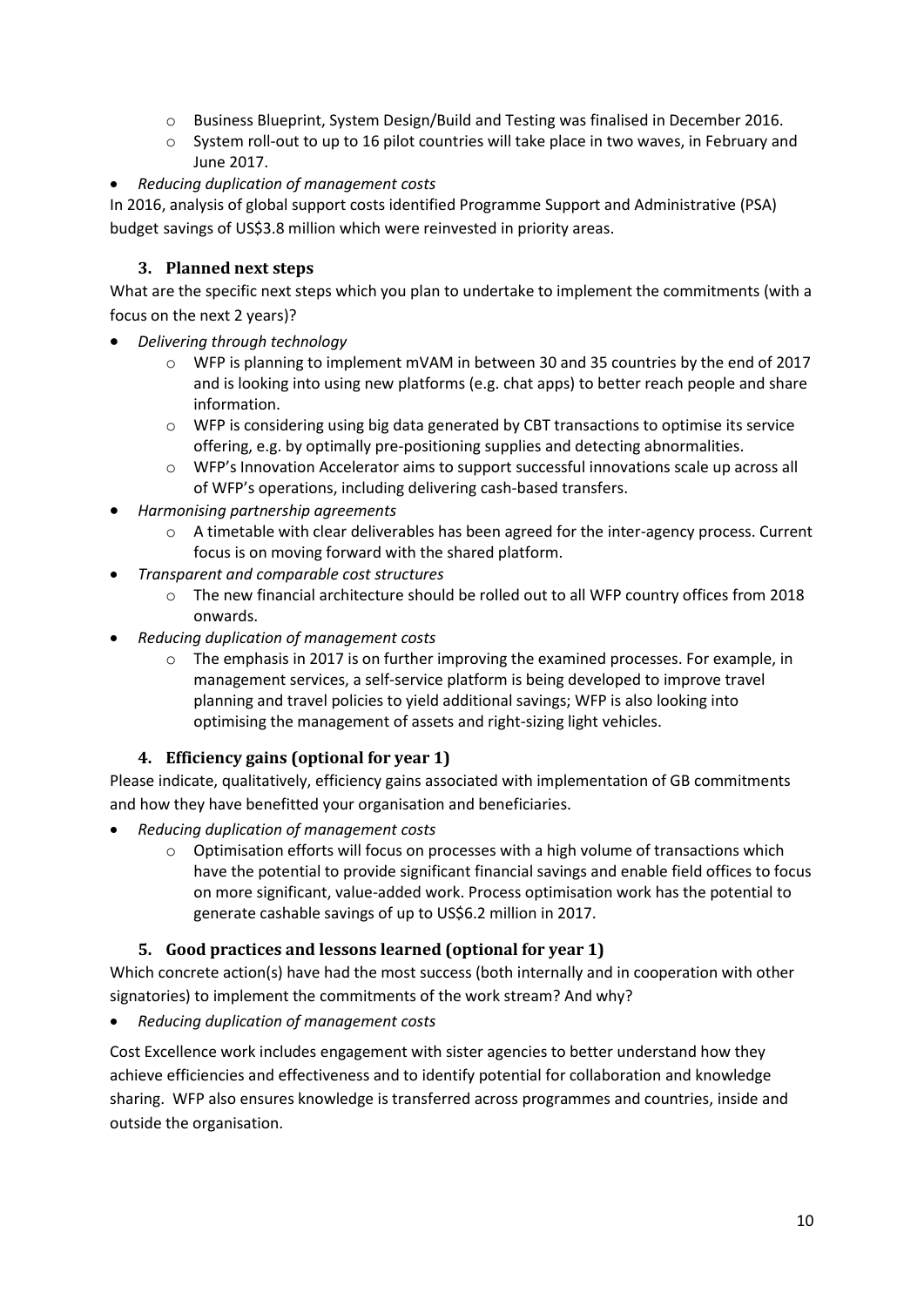## <span id="page-10-0"></span>**Work stream 5 – Needs Assessment**

## **1. Baseline (only in year 1)**

Where did your organisation stand on the work stream and its commitments when the Grand Bargain was signed?

WFP is committed to undertaking joint needs assessments. Examples of well-established joint assessments include: Crop and Food Security Assessment missions (CFSAM) with FAO, the Multi Cluster/Sector Initial Rapid Assessments with OCHA, Joint Assessment Missions (JAM) with UNHCR and Post Disaster/Conflict Needs Assessments (PDNA/PCNA) with UNDP, the World Bank Group and EU.

•Integrated Phase Classification (IPC): A multi-agency platform, launched in 2004, with the objective of bringing partners together for consensus building, increasing transparency and improving quality of assessments. The IPC has 12 members from within key organisations focusing on food security. WFP is an active member of the Global IPC steering committee and other technical working groups within the IPC structure.

•Cadre Harmonisé (CH): WFP is a member of the Harmonised Framework for the analysis and identification of areas at risk and vulnerable groups in the Sahel. The Technical Steering Committee comprises various governmental and non-governmental stakeholders at the regional level. This Committee is responsible for monitoring and directing activities towards the implementation of the initiative in CILSS countries.

•Food Security Information Network (FSIN): A global initiative, co-sponsored by WFP and FAO since 2012 with more than 1,000 members. FSIN is a global initiative to strengthen food and nutrition security information systems for producing reliable and accurate data to guide analysis and decisionmaking.

• The Global report on Food Crisis: EU, WFP, FAO, FEWSNET and the regional governmental bodies of CILSS, SICA and IGAD have since 2016 joined forces to coordinate the compilation of food security and nutrition analysis to inform resource allocation for humanitarian and resilience responses. The network will act as a catalyst for shared analysis of needs and the impact of current and future crises. It will enhance coordination in response to food and nutrition crises, including between humanitarian and development programming.

•State of Food Insecurity in the World (SOFI): A joint yearly publication of WFP, FAO, IFAD and WHO reporting, among others, on the SDG2 targets.

Humanitarian Data Exchange (DHX): since 2014, WFP is one of the top contributors to this OCHA-lead platform for open data. Food security indicators from mVAM are uploaded for anyone to use for better situation analysis.

## <span id="page-10-1"></span>**2. Progress to date**

Which concrete actions have you taken (both internally and in cooperation with other signatories) to implement the commitments of the work stream?

There has already been an expansion of the members for the Global Report on Countries in Crisis as the first report in March 2016 only included WFP and FAO. The plan for 2017 is to further expand to include UNICEF, civil society and regional governmental bodies such as SADC.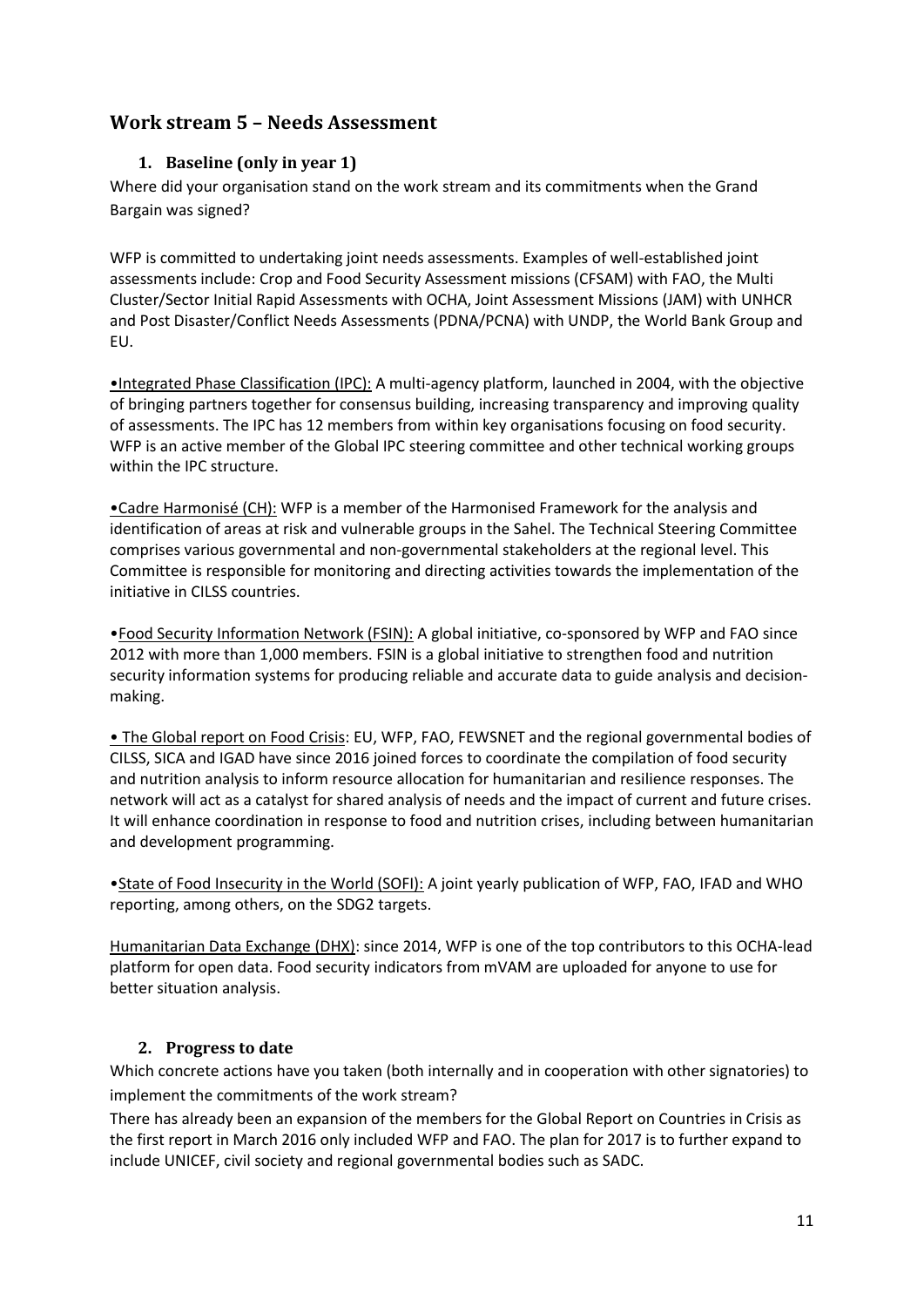WFP is leading the work with the Global Food Security Cluster partners in developing specific assessment tools for urban needs assessments.

## <span id="page-11-0"></span>**3. Planned next steps**

What are the specific next steps which you plan to undertake to implement the commitments (with a focus on the next 2 years)?

- Expand IPC to other countries and partners and ensure that the IPC is used as the process of choice in arriving at agreed situation analysis. This will include an active focus on improving quality and frequency of data.
- Roll out the WFP/UNICEF joint food and nutrition security assessment guidelines (JANFSA) and encourage joint assessments.
- As the 72h approach (emergency analysis after rapid onset crisis) is being standardised, there are pilots in the WFP Asia and the Pacific Regional Bureau looking at how this can be done for and with other sectors.
- Undertake joint IFAD/WFP climate analysis with the aim to prioritise countries for climate adaptation projects.
- Pilot joint market assessments with WFP/UNHCR/UNICEF/OCHA for multi-purpose cash for refugees. Four countries have been selected for the pilot: Afghanistan, Burundi, Myanmar and Niger.
- Strengthen the joint cross-border trade monitoring in Eastern Africa between WFP/FAO and FEWSNET.
- Moving from the 2017 Global Report to the Global Network against Food Crisis: The Global Assessment is the technical keystone of the future Global Network that will be a platform in which UN agencies, donors and regional governmental bodies participate to analyse the food insecurity situation globally and from which donors can prioritise funding based on joint needs analysis.
- Pilot urban food security assessments in Bangladesh and Indonesia in 2017 and disseminate urban assessment guidelines that have been developed in collaboration with partners including the private sector.

## <span id="page-11-1"></span>**4. Efficiency gains (optional for year 1)**

Please indicate, qualitatively, efficiency gains associated with implementation of GB commitments and how they have benefitted your organisation and beneficiaries.

## <span id="page-11-2"></span>**5. Good practices and lessons learned (optional for year 1)**

Which concrete action(s) have had the most success (both internally and in cooperation with other signatories) to implement the commitments of the work stream? And why?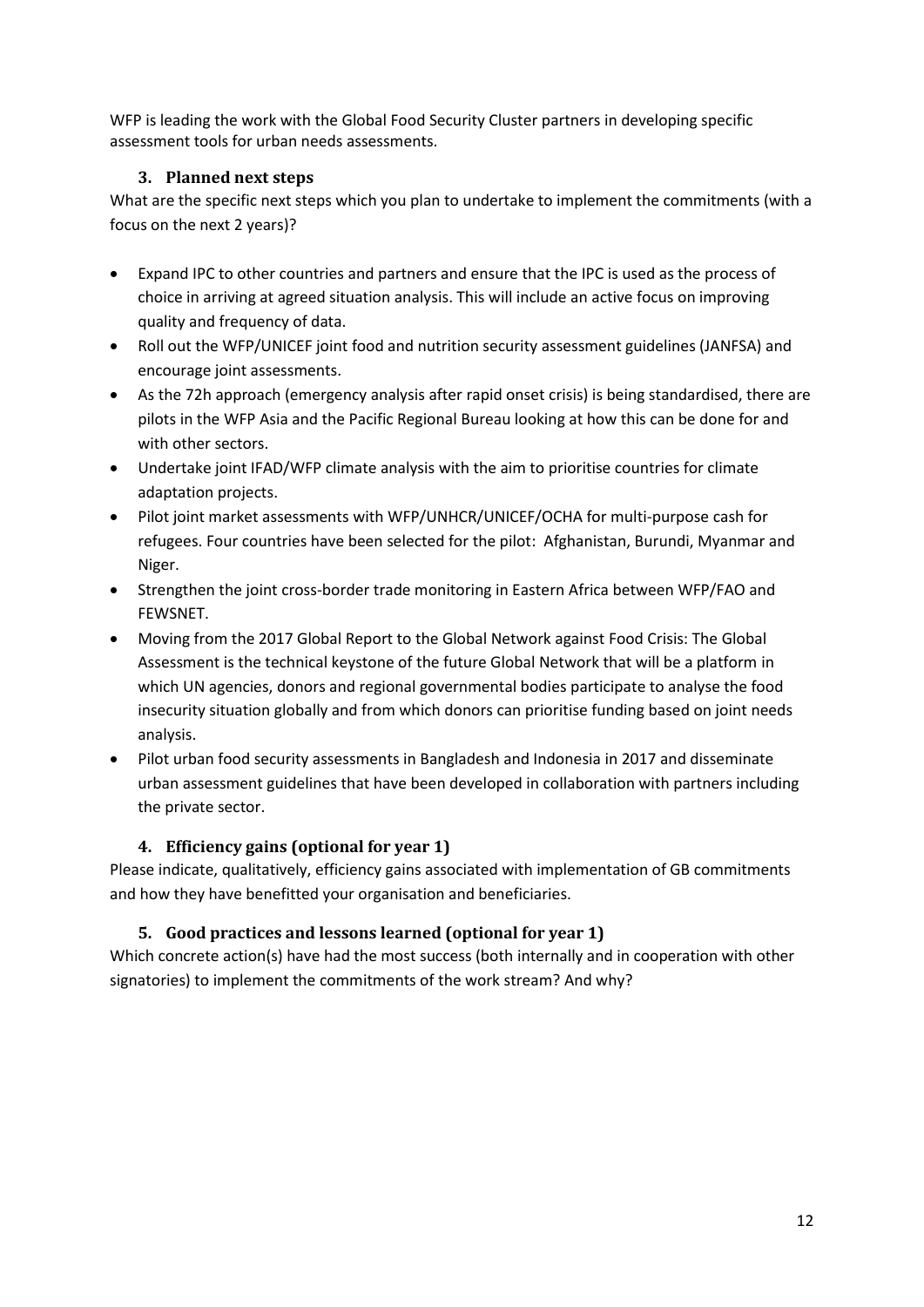## <span id="page-12-1"></span><span id="page-12-0"></span>**Work stream 6 – Participation Revolution**

### **1. Baseline (only in year 1)**

Where did your organisation stand on the work stream and its commitments when the Grand Bargain was signed?

Engaging with affected populations is not new to WFP - its policy on participatory approaches was outlined already in 2000 – but has in recent years become a key priority for the organisation.

To gain an overview of ongoing AAP activities, establish benchmarks for current practices, and comprehensively and strategically support the integration of AAP going forward, a global baseline survey of practices in all country offices was undertaken in 2015. The survey showed that AAP practices were widely used in WFP programmes. Examples of AAP initiatives were found in all types of programmes and contexts, from emergency operations to country programmes, and both formal and informal avenues for engaging affected communities were utilised. Work on information provision and consultation appeared to be slightly more advanced than on complaints and feedback mechanisms. In all these areas, the approaches could be more consistently utilised across all WFP country offices and more systematically integrated into the project cycle.

#### <span id="page-12-2"></span>**2. Progress to date**

Which concrete actions have you taken (both internally and in cooperation with other signatories) to implement the commitments of the work stream?

WFP has developed an AAP strategy that outlines the organisation's vision and approach to achieving more accountable programmes.

Complementing the strategy, programmatic guidance has been developed to support country offices in understanding their role and responsibilities in implementing WFP's commitments.

Focal points responsible for AAP have been assigned in all Regional Bureaux and in three of these, a Humanitarian Advisor position has been established to ensure the presence of technical expertise at the regional level.

WFP's corporate indicators on AAP have been updated to better capture country offices' performance on WFP's AAP commitments.

WFP's commitments on AAP have also been integrated in an annex to WFP's field level partnership agreements to ensure clarity regarding the role and responsibilities of both WFP and its partners in their implementation.

#### <span id="page-12-3"></span>**3. Planned next steps**

What are the specific next steps which you plan to undertake to implement the commitments (with a focus on the next 2 years)?

WFP's strategy on AAP adopts a two-phased approach covering the period 2016-2021. Phase one (2016-2018) focuses on getting the basics right and laying the foundation for a more ground-breaking system in the future, while phase two (2018-2021) capitalises on those foundations and takes the innovations to scale.

Implementation during phase one envisages: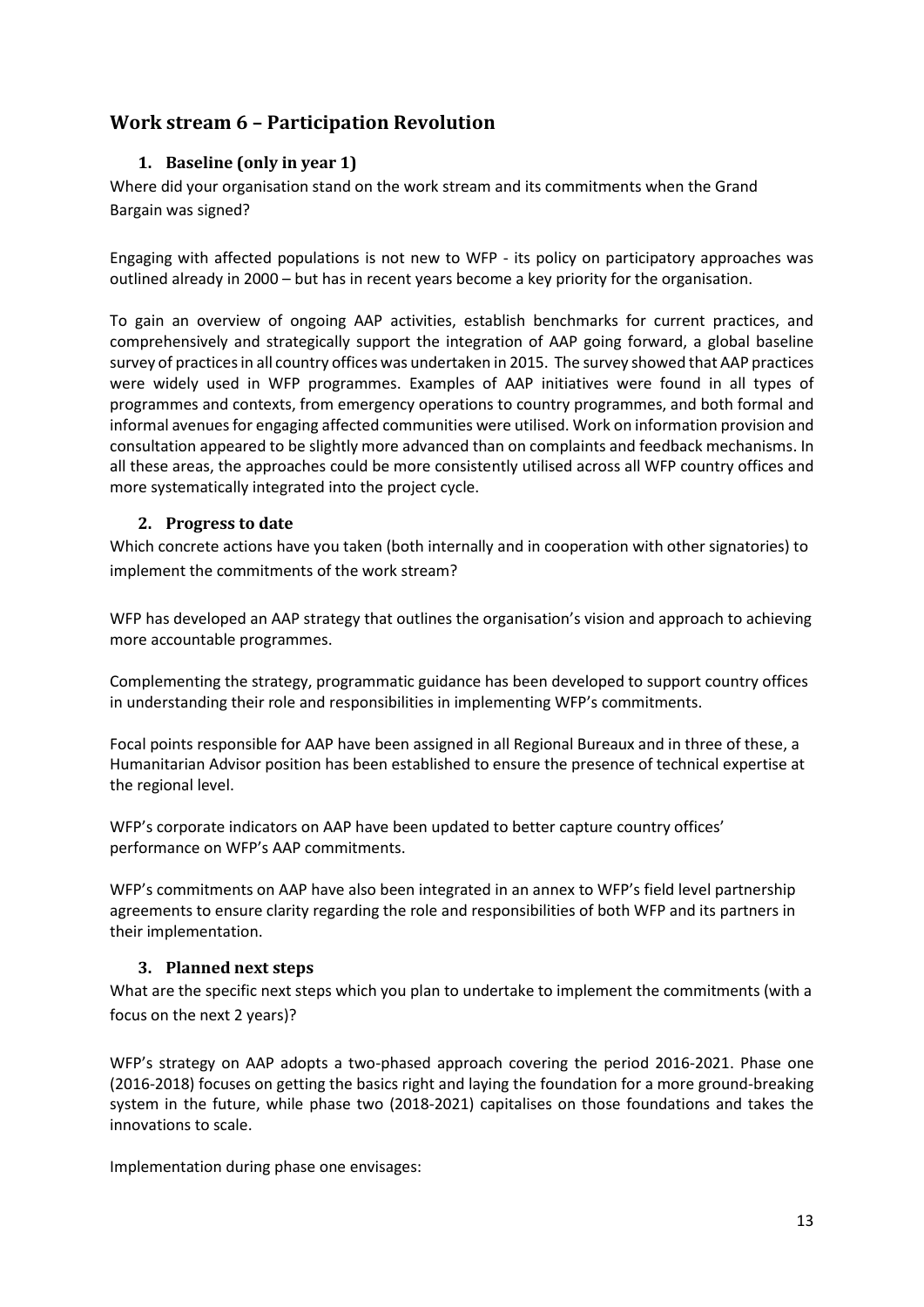- Development of operational guidance on AAP;
- **•** Training and awareness raising for staff;
- Appointment of regional level focal points for AAP;
- Piloting of technological innovations for AAP;
- Documentation of good practices on AAP;
- Integration of AAP in WFP's corporate compliance and monitoring and evaluation systems;
- Inclusion of AAP in cooperation with partners.

As highlighted under section 2, several of these have already been completed, while others have been initiated. WFP will continue working along these areas over the next two years.

## <span id="page-13-0"></span>**4. Efficiency gains (optional for year 1)**

Please indicate, qualitatively, efficiency gains associated with implementation of GB commitments and how they have benefitted your organisation and beneficiaries.

It is still too early to determine efficiency gains associated with the implementation of the GB commitments. In the course of 2017, the results of WFP's corporate reporting together with follow up to the 2015 baseline survey are expected to yield a better understanding of this.

### <span id="page-13-1"></span>**5. Good practices and lessons learned (optional for year 1)**

Which concrete action(s) have had the most success (both internally and in cooperation with other signatories) to implement the commitments of the work stream? And why?

It is still too early to draw conclusions regarding good practices and lessons learnt. The identification and documentation of these are however foreseen as part of the implementation of phase one of WFP's AAP strategy.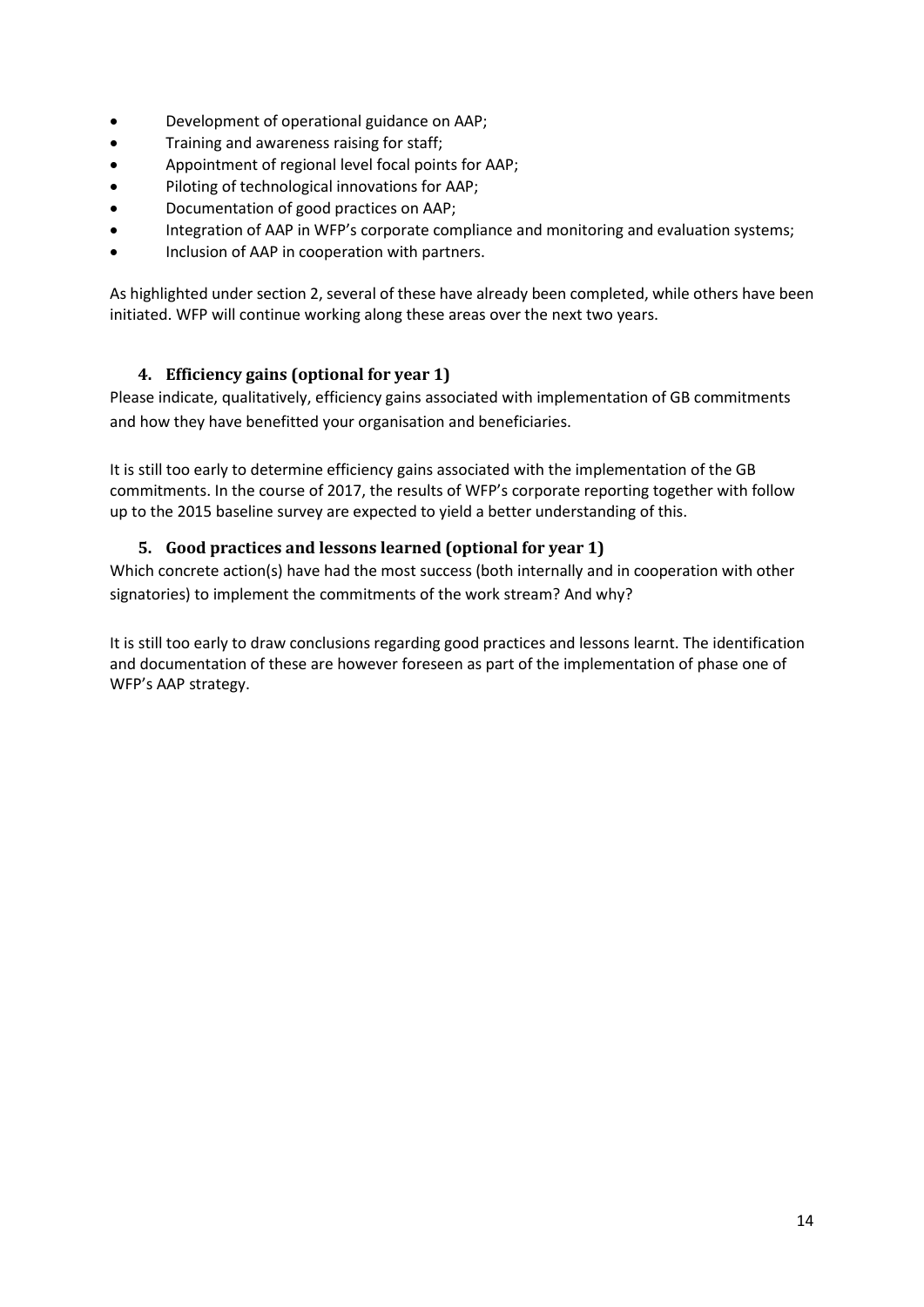## <span id="page-14-1"></span><span id="page-14-0"></span>**Work stream 7 - Multi-year planning and funding**

## **1. Baseline (only in year 1)**

Where did your organisation stand on the work stream and its commitments when the Grand Bargain was signed?

WFP - an entirely voluntary funded organisation - has traditionally prioritised predictable funding as a resourcing goal to allow for efficent and effective organisational response. As part of these efforts, WFP promotes Strategic Partnership Agreements (SPAs) with donors to allow for predictable and flexible funding around a set of jointly agreed longer-term objectives. At the time of the signing of the Grand Bargain, WFP had twelve standing SPAs with top donors.

As part of the global humanitarian community, WFP has been a key contributor to the activities of the IASC Task Team on Humanitarian Financing and co-sponsors and co-leads efforts on system-wide advocacy messaging with the donor community to reduce donor conditions.

## <span id="page-14-2"></span>**2. Progress to date**

Which concrete actions have you taken (both internally and in cooperation with other signatories) to implement the commitments of the work stream?

In November of 2016, WFP's Executive Board approved a new strategic framework and architecture aimed at optimizing the Programme's support to national efforts towards meeting the 2030 Agenda for Sustainable Development Goals (SDGs). As part of this approach, WFP is introducing Country Strategic Plans (CSPs) which cover a period of time of up to five years, outlining the outcomes, outputs and activities that WFP will achieve. This provides a better basis for donors to commit resources over multi-year periods. The accompanying Country Portfolio Budgets (CPB) present WFP's portfolio of work in a holistic fashion and reposition operations and management at the country level to ensure optimal use of resources and demonstrate value for money.

WFP is finalising a multilateral visibility strategy to make the case for both donors and tax-payers that flexible and predictable funding yields greater impact for affected populations.

## **3. Planned next steps**

<span id="page-14-3"></span>What are the specific next steps which you plan to undertake to implement the commitments (with a focus on the next 2 years)?

WFP will roll out its strategic framework and architecture by 2018 and update and implement its multilateral visibly strategy.

## <span id="page-14-4"></span>**4. Efficiency gains (optional for year 1)**

Please indicate, qualitatively, efficiency gains associated with implementation of GB commitments and how they have benefitted your organisation and beneficiaries.

Analyses based on past practices indicate that predictable funding leads to gains when avialable for pre-positioning food and non-food items so to ensure uninterrupted activities. Cash-based transfer (CBT) systems implemented by WFP to provide assistance in an emergency context improve when funding is predictable. Multi-year funding promotes cost effective supply chain arrangements to deliver assistance through the CBT modality. Predictable funding is particularly critical in situations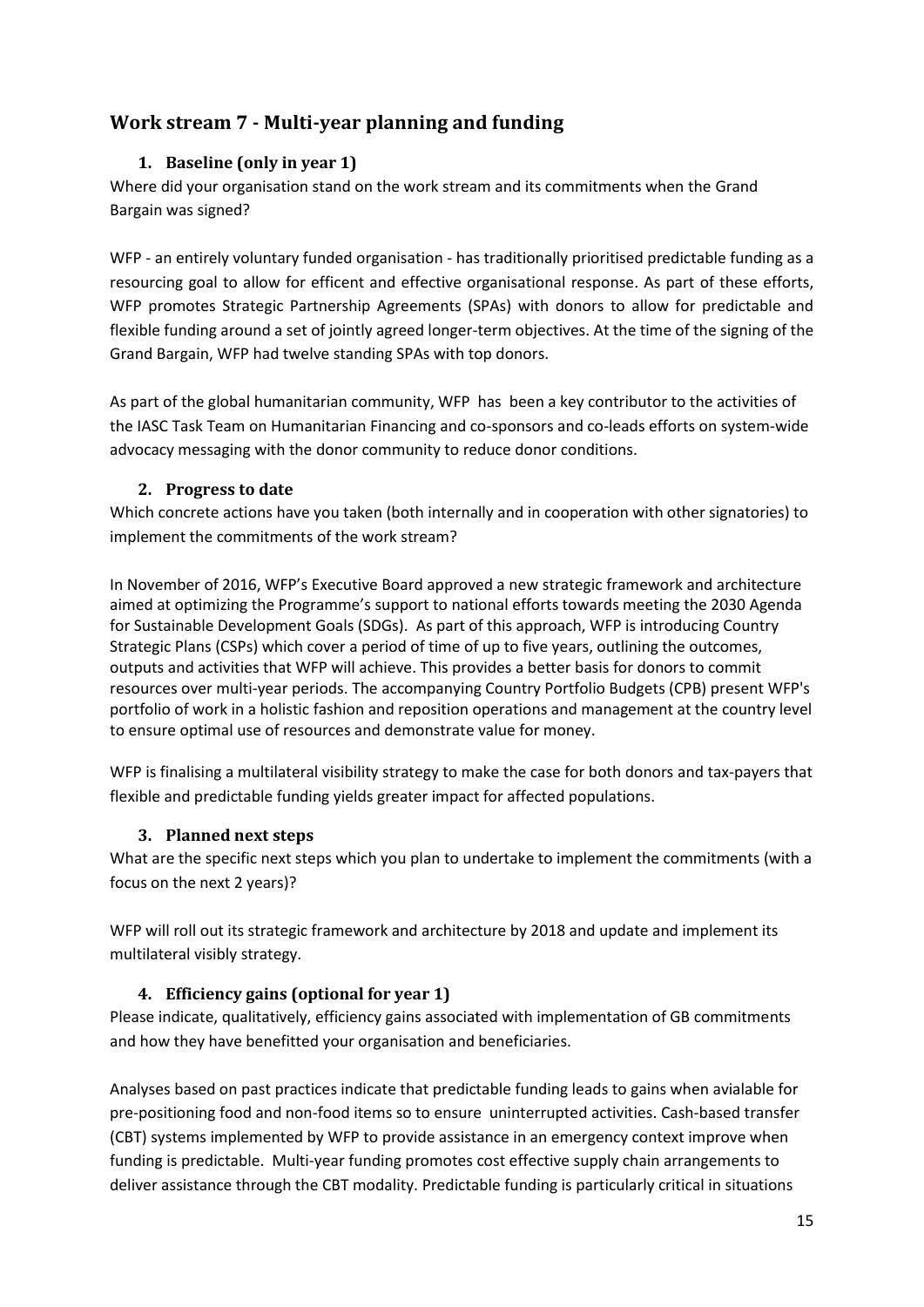where food needs to be pre-positioned 2-3 months ahead of the actual distribution cycle due to seasonal and climatic challenges. In additon, multi-year funding increases accountability to affected populations and improves planning, thus reducing operational complexities and leading to better services to beneficiaries. However, despite GB commitments, multi-year funding to WFP has continued on a downward trend. In 2016 multi-year contributions to WFP decreased by three per cent.

## **5. Good practices and lessons learned (optional for year 1)**

<span id="page-15-0"></span>Which concrete action(s) have had the most success (both internally and in cooperation with other signatories) to implement the commitments of the work stream? And why?

## **Examples of previous practices supporting the effectiveness of Strategic Partnership Agreements (SPAs):**

## **Benefits of Strategic Partnership Agreements from School Meals Activities in Asia**

WFP school meals activities in Asia (Bangladesh, Bhutan, Cambodia, Lao PDR and Myanmar) benefited from predictable and stable funding through a Strategic Partnership Agreement, averting pipeline breaks and ensuring uninterrupted assistance. In all countries, multi-year funding enabled WFP to support national governments in developing their own quality, sustainable school meals programmes, becoming a credible and reliable partner and making long-term commitments.

## **Examples of practices supporting WFP humanitarian operations through multi-year funding**

In February 2016, Canada committed CAD\$120 million in multi-year funding (2016-2018) to WFP's humanitarian operations in Syria, Iraq, Jordan and Lebanon. In collaboration with key partners and other donors, WFP adopted the "Vision 2020" initiative with the aim to transition over time WFP's humanitarian assistance towards building resilience with scalable and sustainable solutions, increasing food security through education, improved economic access and strengthening of national systems.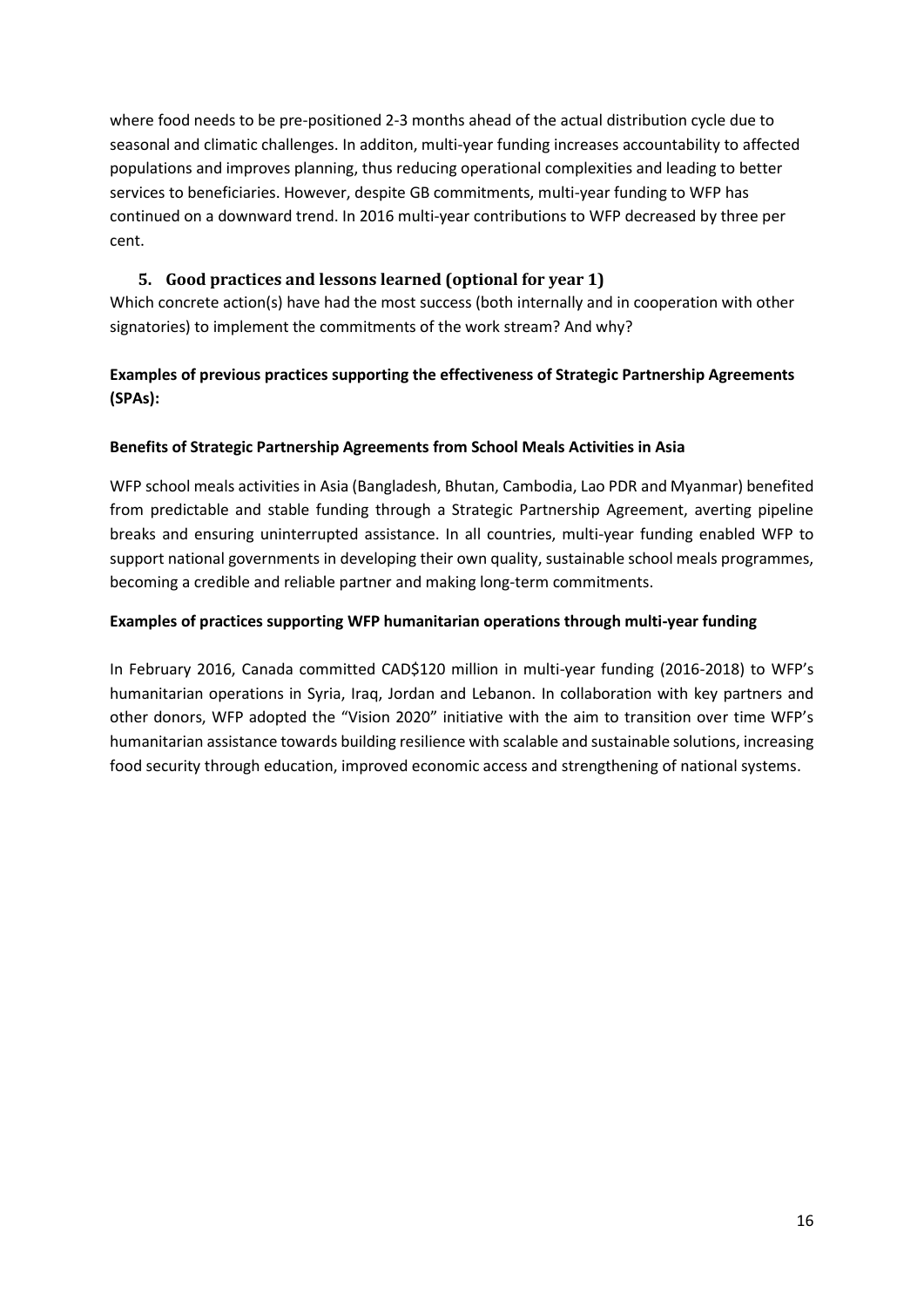## <span id="page-16-1"></span><span id="page-16-0"></span>**Work stream 8 - Earmarking/flexibility**

## **1. Baseline (only in year 1)**

Where did your organisation stand on the work stream and its commitments when the Grand Bargain was signed?

Flexible and multi-year funding allows WFP to ensure continuity in operations by avoiding funding gaps (e.g. allocating funding to neglected and forgotten crisis), avoiding pipeline breaks, being always capable of responding to urgent and unforeseen emergencies and reducing transaction costs. The predictability and flexibility of funding helps WFP to mitigate price volatility and procure food commodities at favourable market prices, ensuring continued supply of food to beneficiaries.

WFP applies an internal resource allocation mechanism to ensure that earmarked and non-earmarked contributions complement one another. Through diversifying the allocations of multilateral funding, WFP has been able to bridge funding gaps and kick-start operations even before donors respond to specific humanitarian appeals. To further maximise the use of non-earmarked funds, WFP makes use of advance financing facilities including the Immediate Response Account (IRA) and the Global Commodity Facilities Management (GCMF). The IRA allows WFP to respond rapidly, within 24 hours of the onset of a crisis, to life-saving situations e.g. even before an appeal is launched. GCMF allows WFP to buy a specific amount of food before contributions from donors are confirmed. However, despite record contributions from donors, WFP has experienced a downward trend in flexible non-earmarked contributions. In 2016 WFP received US\$ 380 million in multilateral, un-earmarked, contributions -- a 10 per cent decrease compared to the US\$421 million in 2015. Multilateral, un-earmarked funding nonetheless remains only a small portion – 6.4 per cent - of overall contributions to WFP.

## <span id="page-16-2"></span>**2. Progress to date**

Which concrete actions have you taken (both internally and in cooperation with other signatories) to implement the commitments of the work stream?

In line with the Agenda 2030 and the new way of working , WFP began developing in 2015 a new management framework known as the Integrated Road Map (IRM), approved by its Executve Board in November 2016. This new corporate approach and architecture increases visibility on WFP's resource management and activity outcomes through Country Strategic Plans (CSP) Framework and Country Portfolio Budget (CPB) structures and provides a complete view of WFP's portfolio of work at the country level. The Country Portfolio Budget and the Corporate Results Framework (CRF) mirror the results-oriented focus of the CSP, transparently linking resources from WFP's Strategic Results and WFP Strategic Outcomes to activities and costs. In short, a clear 'line of sight' demonstrates the link between resource mobilisation and allocation across WFP's areas of work, to outputs and outcomes emanating from the use of these resources in field operations and their link to SDG2 – Zero Hunger.

## <span id="page-16-3"></span>**3. Planned next steps**

What are the specific next steps which you plan to undertake to implement the commitments (with a focus on the next 2 years)?

[Linked to 1 and 2 above] The IRM global roll out is expected will be implemented by 2018. New corporate tools developed in support of the IRM implementation are expected to enhance donor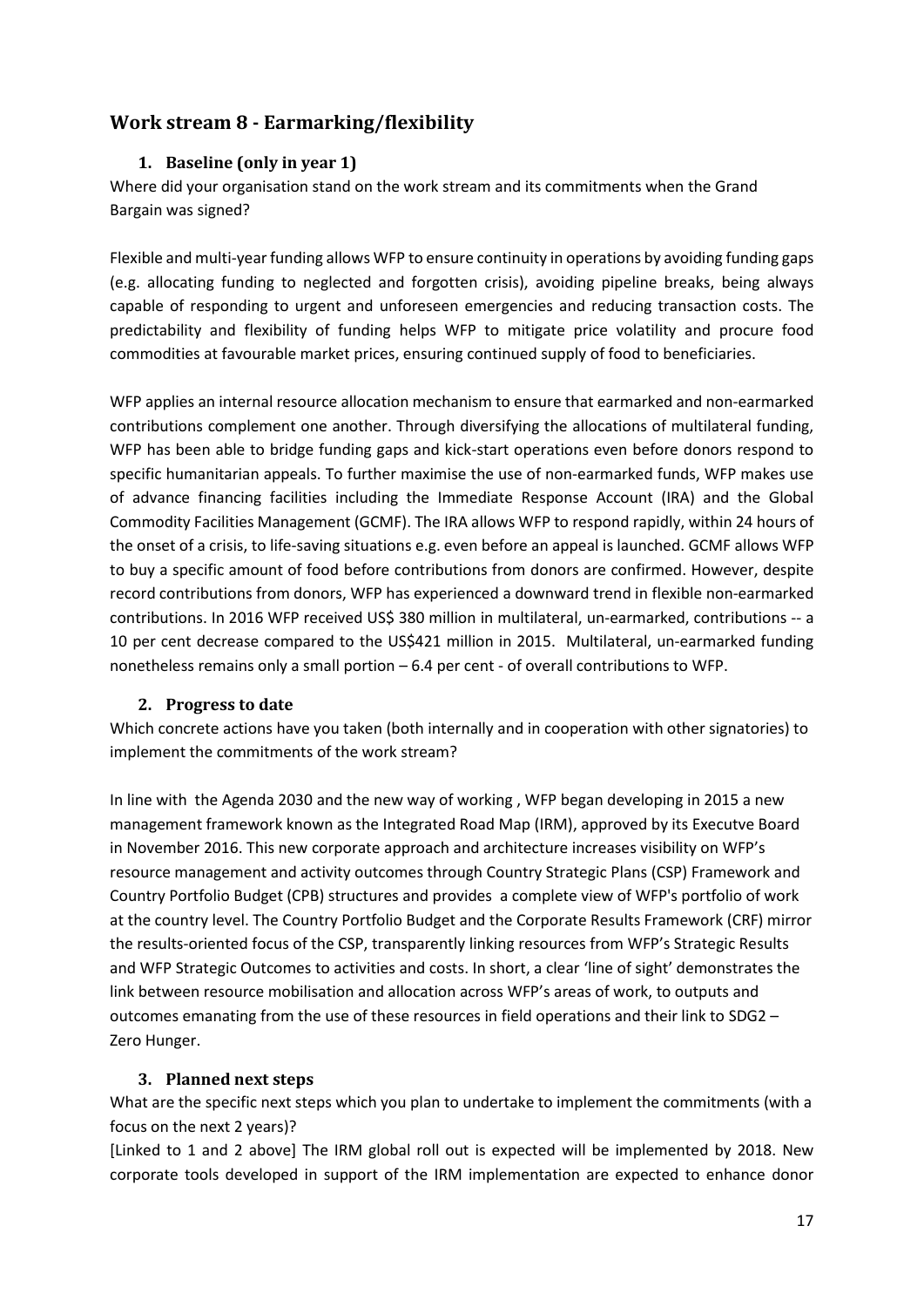reporting for directed or un-earmarked 'multilateral' funds. These include for example corporate reporting on the use of multilateral funds at the strategic outcome level. The decision-making process for allocating multilateral funds will also be reviewed.

## <span id="page-17-0"></span>**4. Efficiency gains (optional for year 1)**

Please indicate, qualitatively, efficiency gains associated with implementation of GB commitments and how they have benefitted your organisation and beneficiaries.

## *Examples of benefits resulting from the Global Commodity Facilities Management (GCMF)*

In 2016, purchases through GCMF resulted in an average reduction of 62 per cent in lead-time compared to conventional procurement process. This suggests that the more can be pre-positioned thanks to flexibility of funds, the more timeliness and cost efficiencies can be improved.

## <span id="page-17-1"></span>**5. Good practices and lessons learned (optional for year 1)**

Which concrete action(s) have had the most success (both internally and in cooperation with other signatories) to implement the commitments of the work stream? And why?

*N/A*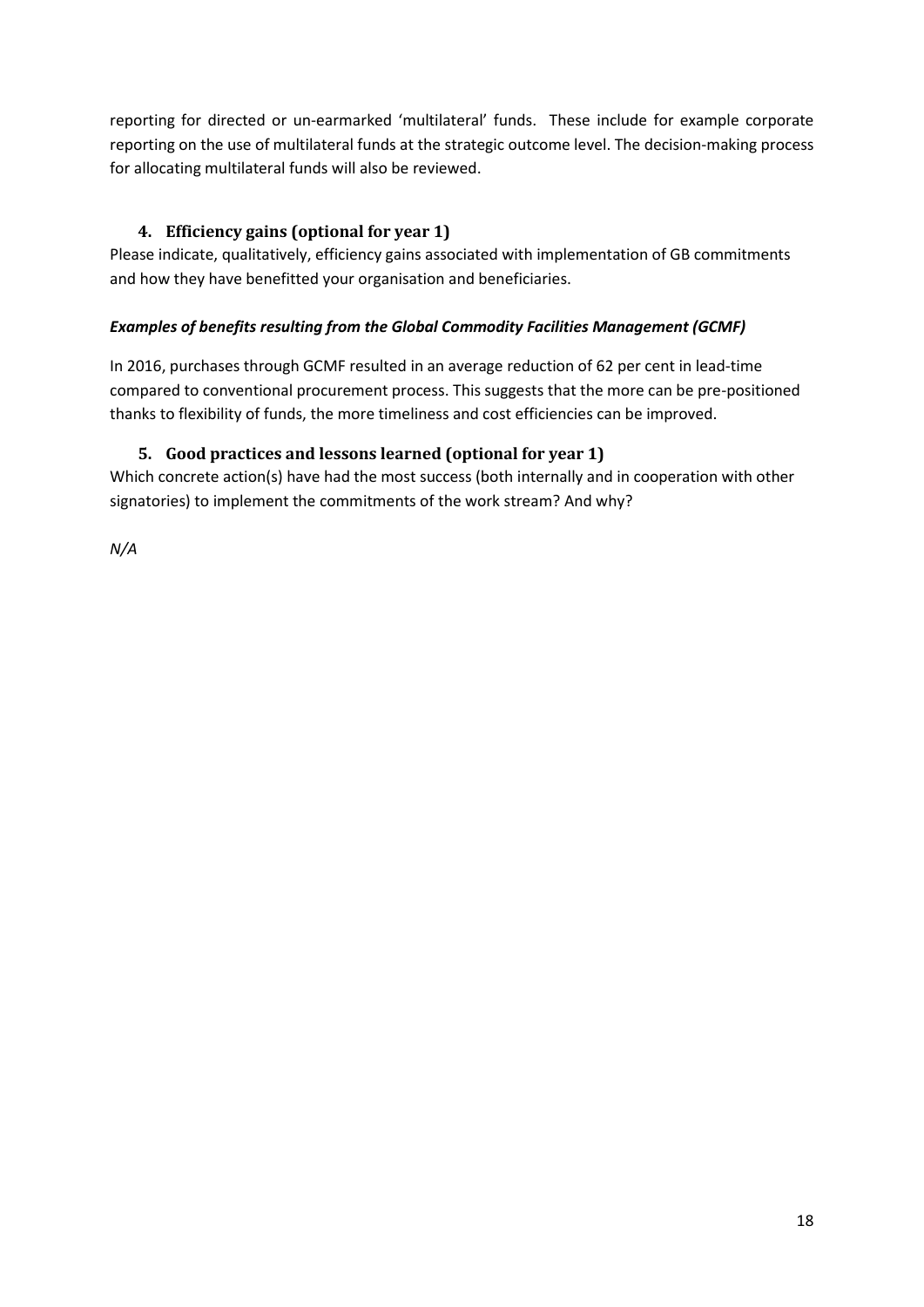## <span id="page-18-1"></span><span id="page-18-0"></span>**Work stream 9 – Reporting requirements**

## **1. Baseline (only in year 1)**

Where did your organisation stand on the work stream and its commitments when the Grand Bargain was signed?

The principal tool for reporting to donors on WFP activities are WFP's Standard Project Reports (SPR) which are issued annually. The SPRs provide information on progress, performance and achievements made in the implementation of specific projects and initiatives and include the relevant financial information.

#### **2. Progress to date**

<span id="page-18-2"></span>Which concrete actions have you taken (both internally and in cooperation with other signatories) to implement the commitments of the work stream?

WFP is seeking to deliver on its Grand Bargain commitments by simplifying and harmonising partnership processes across UN agencies to facilitate improved collaboration with traditional NGO partners and new opportunities for local and national actors. WFP is working with UNHCR and UNICEF on simplifying and harmonising processes for our operational partners, including reporting formats. Discussions have started with the Norwegian Refugee Council to explore the use of a harmonised reporting template, as part of a pilot coordinated by ICVA and Germany, the co-convenors of this GB work stream. Although the initial group was limited to WFP, UNHCR and UNICEF, there is significant potential for simplification and harmonisation across other agencies. OCHA has been brought into discussions, and other agencies have shown interest in joining the initiative. NGO partners were also briefed on progress to date at a meeting in Geneva in January.

## <span id="page-18-3"></span>**3. Planned next steps**

What are the specific next steps which you plan to undertake to implement the commitments (with a focus on the next 2 years)?

As part of the initiative coordinated by ICVA and Germany, the co-convenors of the reporting work stream, the Global Public Policy Institute (GPPi) has conducted an analysis of reporting requirements and proposed a new approach. In support of these efforts, WFP has developed an updated format for its annual Standard Project Reports (SPR) in line with the proposed approach. The new format will be applied to 2016 SPRs, to be issued in 2017.

## <span id="page-18-4"></span>**4. Efficiency gains (optional for year 1)**

Please indicate, qualitatively, efficiency gains associated with implementation of GB commitments and how they have benefitted your organisation and beneficiaries.

<span id="page-18-5"></span>Not yet available

## **5. Good practices and lessons learned (optional for year 1)**

Which concrete action(s) have had the most success (both internally and in cooperation with other signatories) to implement the commitments of the work stream? And why?

Not yet available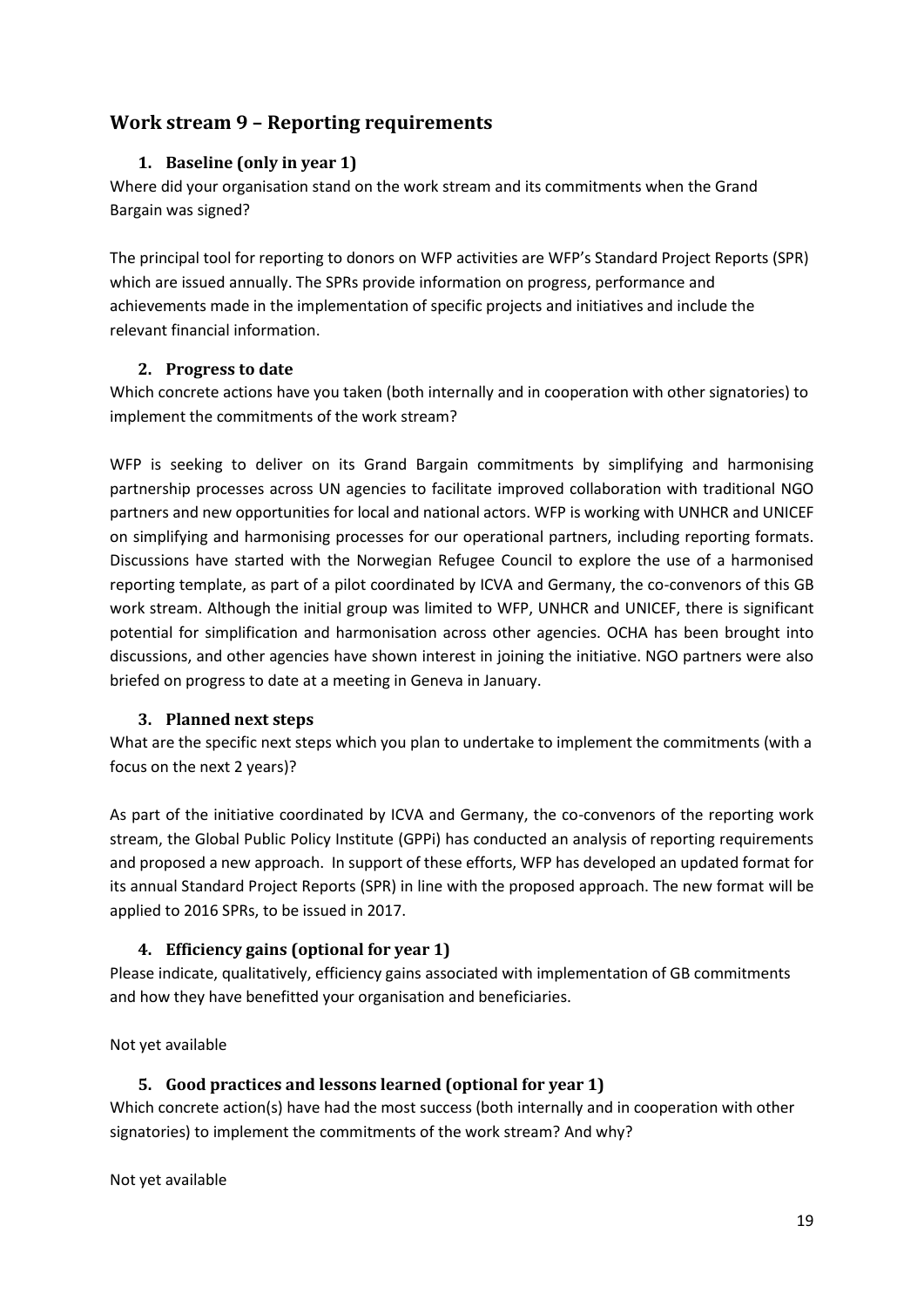## <span id="page-19-1"></span><span id="page-19-0"></span>**Work stream 10 – Humanitarian – Development engagement**

## **1. Baseline (only in year 1)**

Where did your organisation stand on the work stream and its commitments when the Grand Bargain was signed?

Commitments by global leaders in the 2030 Agenda, the Addis Ababa Action Agenda and the Sendai Framework for Disaster Risk Reduction, as well as the World Humanitarian Summit's deliberations, stress the critical importance of enhanced roles for governments and other national and local actors in financing development initiatives and humanitarian preparedness, response and recovery.

Throughout the various inter-governmental processes that have taken place over the past two years, in particular the Third International Conference on Financing for Development and Agenda 2030, WFP has worked with partner agencies to provide strategic advice and evidence to Member States in order to demonstrate the importance of coherence and complementarity across the humanitariandevelopment nexus.

In preparation for the World Humanitarian Summit (WHS), WFP continued to advocate for rationalizing the linkages between humanitarian and development assistance across relevant work streams of the Grand Bargain process. Most critically, however, WFP has undertaken efforts to mainstream the nexus into its strategic orientation, business processes and financial model.

### <span id="page-19-2"></span>**2. Progress to date**

Which concrete actions have you taken (both internally and in cooperation with other signatories) to implement the commitments of the work stream?

As a signatory to the Commitment to Action on Transcending the Humanitarian-Development Divide, or the 'New Way of Working', WFP signalled its readiness to work with partners from across the UN system to realise the key objectives of this work stream. With the approval by its Executive Board of its 'Integrated Road Map'(IRM) – consisting of its Strategic Plan 2017-2021, Country Strategic Plan, Corporate Results Framework and Financial Framework – WFP has undertaken a full spectrum effort to deliver on this commitment under Agenda 2030.

With a strategic focus on SDG2 and SDG17, the IRM represents an ambitious and transformative approach to enhancing the organization's ability to respond effectively to emergencies while enhancing national capacity to achieve Zero Hunger over the long-term. The IRM is guided by the recognition that effective partnerships are essential to delivering on this work stream. By placing SDG17 at the centre of its new strategic plan, working to develop more long-term Country Strategic Plans, and enhancing its business model, WFP will be more capable of developing effective partnerships across the humanitarian-development nexus to address the root causes of hunger and vulnerability.

In line with this objective, WFP has initiated a number of new partnerships since the launch of the Grand Bargain. For example, UNHCR and WFP have launched a 'Joint Strategy for Enhancing Self-Reliance in Food Security and Nutrition in Protracted Refugee Situations'. The strategy will focus on strengthening the livelihoods of refugees, while ensuring access to nutritious food and other essential services. The World Bank Group and WFP are collaborating on operational research related to shock-responsive social protection systems to enhance the capacity of government-led safety nets